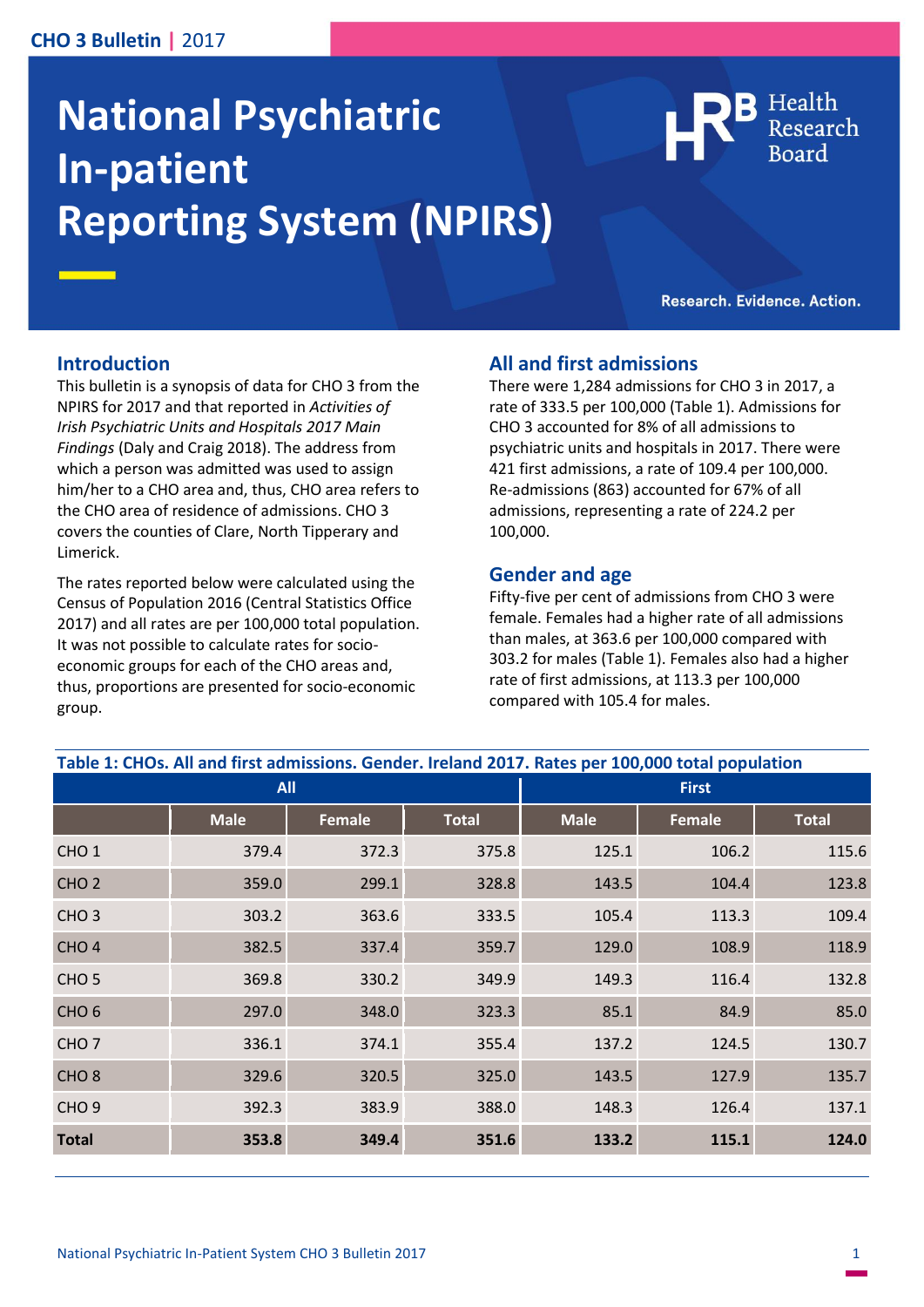# **CHO 3 Bulletin |** 2017

The 75 year and over age group had the highest rate of all admissions for CHO 3, at 509.9 per 100,000, followed by the 35–44 year age group, at 495.0, and the 18–19 year age group, at 474.5. The 55–64 year age group had the lowest rate of all admissions, at 377.0 per 100,000.

The 18–19 year age group had the highest rate of first admissions in CHO 3, at 280.8 per 100,000, followed by the 20–24 year age group, at 238.5, and the 75 year and over age group, at 204.0. The 55–64 year age group had the lowest rate of first admissions, at 102.2.

Age groups were condensed into two groups: under 45 years and 45 years and over. The 45 year and over age group had the highest rate of admissions in all CHO areas, with rates ranging from 558.9 per 100,000 in CHO 9 to 383.9 in CHO 2 (Figure 1). The rate of admission for the 45 year and over group in CHO 6 (475.9) was over twice that of the under 45 year group, while the rate in CHO 7 (514.9) and CHO 9 (558.9) was almost twice that of the under 45 year group for those areas.

# **Marital status**

Single persons accounted for over half of all (52%) admissions and 46% of first admissions for CHO 3; married persons accounted for 26% of all and 28% of first admissions; widowed persons accounted for 4% of all and 4% of first admissions; and divorced persons accounted for almost 2% of all and 2% of first admissions.

# **Socio-economic group**

Seventeen per cent of all admissions were unskilled, 9% were non-manual, 7% were lower professionals and 6% were manual skilled. However, it is worth noting that 48% of returns for CHO 3 did not specify an occupation, making assignment to a socioeconomic group impossible. Proportions for first admissions were somewhat similar.

## **Diagnosis**

Depressive disorders accounted for 32% of all admissions and 25% of first admissions for CHO 3; schizophrenia accounted for 16% of all and 7% of first admissions; and mania accounted for 14% of all and 7% of first admissions, while neuroses accounted for 9% of all and 15% of first admissions.

All and first admission rates in CHO 3 were highest for depressive disorders, at 105.7 (Figure 2) and 27.0 per 100,000, respectively. Schizophrenia had the second-highest rate of all admissions in CHO 3, at 52.5, followed by mania, at 45.2 and neuroses, at 30.1. Neuroses had the second-highest rate of first admissions in CHO 3, at 16.9 per 100,000, followed by organic mental disorders, at 8.8.



**Figure 1: All admissions by age category by CHO area. Ireland 2017. Rates per 100,000 total population**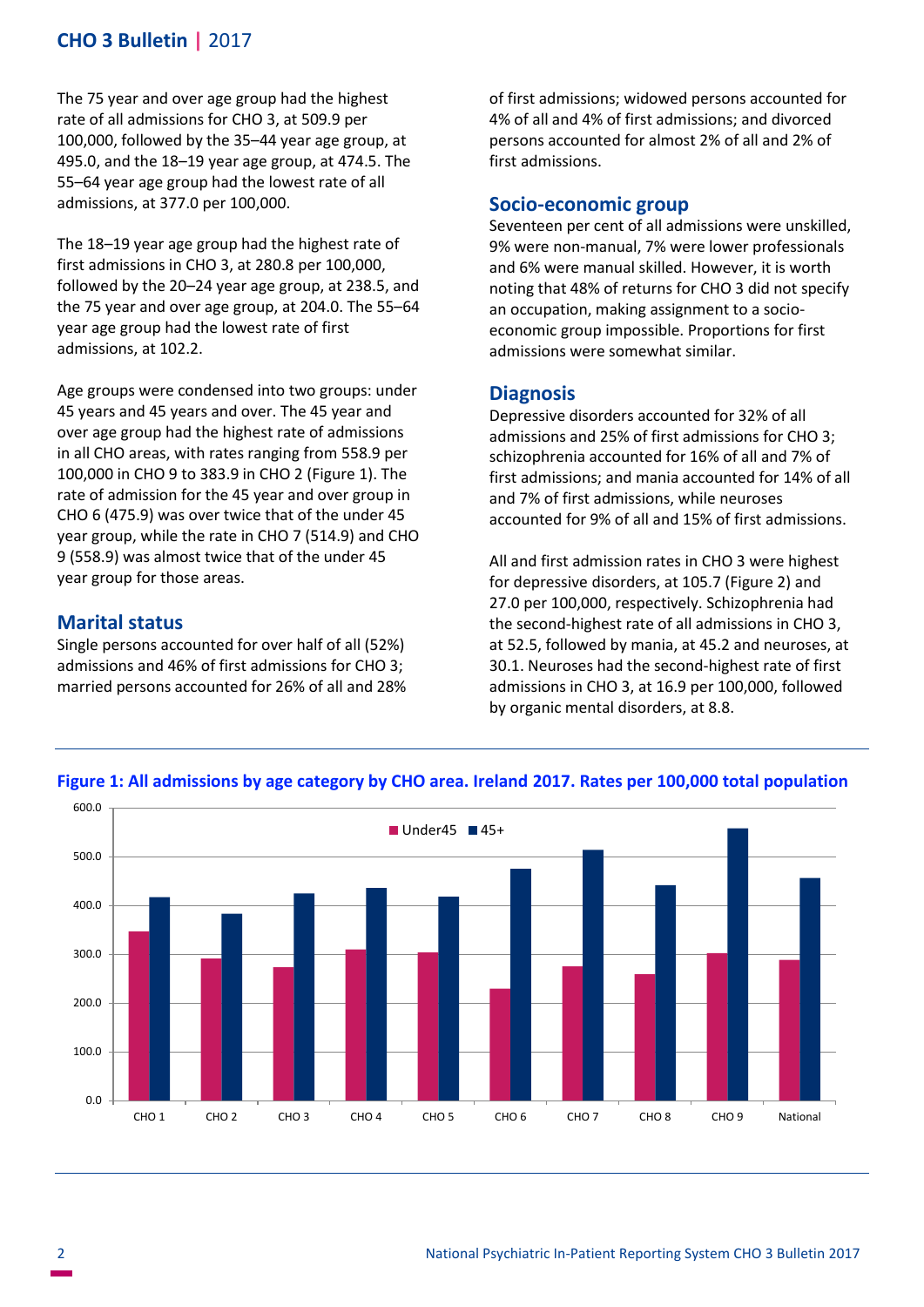# **CHO 3 Bulletin |** 2017

#### **Legal status**

Involuntary admissions accounted for 10% of all and 9% of first admissions for CHO 3. The rate of all involuntary admissions in CHO 3 was 31.7, the lowest amongst all CHO areas, while that for first admissions was 9.4 per 100,000, also the lowest rate amongst all CHO areas (Figure 3).

### **Hospital type**

Seventy-nine per cent of all admissions for CHO 3 were to general hospital psychiatric units, 3% were to psychiatric hospitals/continuing care units and 18% were to independent/private and private charitable centres.

#### **Discharges**

There were 1,277 discharges (1,264 discharges and 13 deaths) for CHO 3 in 2017. Twenty-six per cent of discharges occurred within one week of admission, 18% occurred within one to two weeks and 24% occurred within two to four weeks of admission. Ninety-four per cent of discharges occurred within three months of admission. This is similar to the pattern observed nationally.

Discharges for CHO 3 accounted for 8% of all discharges and 5% of all in-patient days. The average length of stay for all discharges for CHO 3 was 35.5 days (median 16 days), the shortest average length of stay amongst all CHO areas (Figure 4). This compares with the national average of 52.3 days (median 15 days).

When discharges with a length of stay of one year or more were excluded, discharges for CHO 3 accounted for 8% of discharges and 8% of in-patient days. The average length of stay for discharges, excluding those with a length of stay of one year or more, was 28.3 days (median 16 days).

#### **References**

Central Statistics Office (2017) Census of Population 2016, www.cso.ie.

Daly A and Craig S (2018) *Activities of Irish Psychiatric Units and Hospitals 2017*. HRB Statistics Series 38. Dublin: Health Research Board.

#### **Figure 2: Admissions for selected diagnostic groups by CHO area. Ireland 2017. Rates per 100,000 total population**